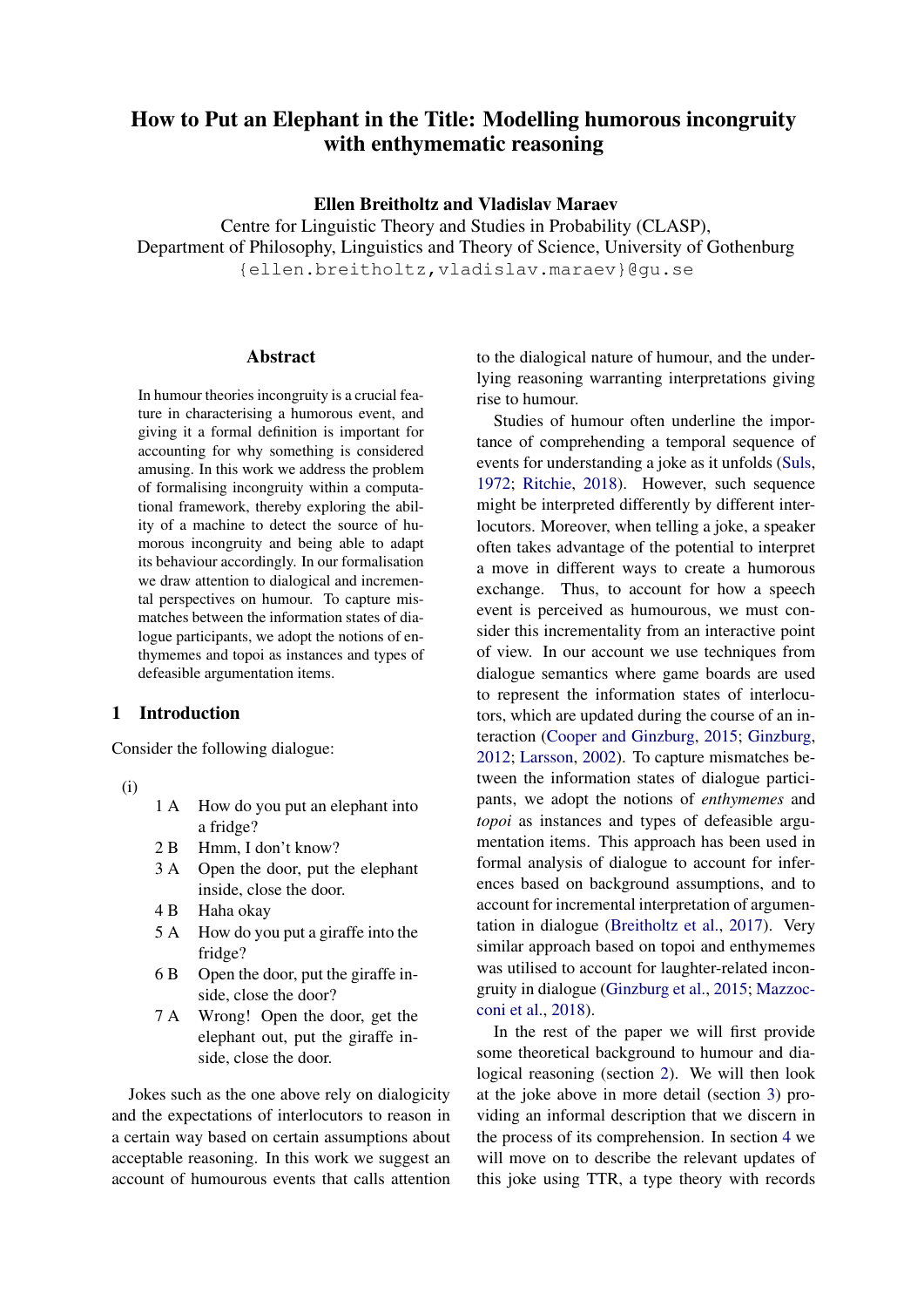[\(Cooper,](#page-7-4) [2012\)](#page-7-4). In the final section, we will discuss the limitation of our approach in connection to dialogue systems.

## <span id="page-1-0"></span>2 Related work

#### 2.1 Humour research

In the past decades competing visions on humour have been developed, introducing such notions as 'incongruity', 'incongruity resolution', 'semantic script', 'superiority', 'relief', 'pseudo-logic' and many others as key components of humour. [Ritchie](#page-8-4) [\(2004\)](#page-8-4) emphasises the importance of explicating these so-called 'theory-internal' concepts in 'theory-external' terms which will arise from more general explanations relying on underlining cognitive processes, such as text comprehension [\(Ritchie,](#page-8-1) [2018\)](#page-8-1) and, in our case, incremental reasoning in dialogue.

Notable linguistic theories of humour, such as Semantic-Script Theory of Verbal Humour (SSTH, [Raskin,](#page-8-5) [1985\)](#page-8-5) and General Theory of Verbal Humour (GTVH, [Attardo and Raskin,](#page-7-5) [1991;](#page-7-5) [Hempelmann and Attardo,](#page-8-6) [2011\)](#page-8-6) are mainly about humour competence. They abstract away from the actual process of joke comprehension and do not include processing as a crucial condition for humour [\(Ritchie,](#page-8-1) [2018\)](#page-8-1). Acknowledging Ritchie's claim about a deficiency of actual explanations regarding how jokes are processed as text, we view the dialogicity of joke processing as a crucial condition for getting humorous effect that may result in amusement or laughter.

One important consequence of the dialogicity of jokes is the presence of the possibility that interlocutors might interpret the same piece of discourse in distinct ways. This is often taken advantage of in humour, and one way to account for this is using a theory of enthymematic arguments warranted by topoi.

#### 2.2 Computational humour

A considerable amount of literature has been published on computational humour, highlighting the importance of understanding humour for dialogue systems (e.g., [Raskin and Attardo,](#page-8-7) [1994;](#page-8-7) [Hempel](#page-8-8)[mann,](#page-8-8) [2008;](#page-8-8) [Binsted et al.,](#page-7-6) [1995\)](#page-7-6).

A number of authors have investigated *humour generation*, mainly using template-based approaches inspired by humour theories. Examples of generated humorous texts are puns [\(Ritchie,](#page-8-9) [2005\)](#page-8-9), lightbulb jokes [\(Raskin and Attardo,](#page-8-7) [1994\)](#page-8-7), humorous names [\(Ozbal and Strapparava,](#page-8-10) [2012\)](#page-8-10) and acronyms [\(Stock and Strapparava,](#page-8-11) [2005\)](#page-8-11).

Much of the current literature on *humour recognition* pays particular attention to either detecting salient linguistic features, such as stylistic features [\(Mihalcea and Strapparava,](#page-8-12) [2005\)](#page-8-12), handcrafed humour-specific features [\(Zhang and Liu,](#page-8-13) [2014\)](#page-8-13) and N-gram patterns [\(Taylor and Mazlack,](#page-8-14) [2004\)](#page-8-14), or latent semantic structures, [\(Taylor,](#page-8-15) [2009;](#page-8-15) [Yang et al.,](#page-8-16) [2015\)](#page-8-16). [Yang et al.](#page-8-16) [\(2015\)](#page-8-16), in addition, focus on humour anchors, i.e. words or phrases that enable humour in a sentence.

So far, however, there has been little discussion about detecting humour in an interactive setting. For example, recent studies were mostly concerned with scripted dialogues, such as TV series like 'Friends' and 'The Big Bang Theory'. [Purandare and Litman](#page-8-17) [\(2006\)](#page-8-17) used both prosodic and linguistic features and [Bertero and](#page-7-7) [Fung](#page-7-7) [\(2016\)](#page-7-7) used a text-based deep learning approach. Both of these studies marked utterances followed by laughs as humorous, and the rest as non-humorous. The main weakness of this approach is that in real dialogues laughter is not necessarily associated with humorous content: it is not always triggered by humour and can express wide range of emotions, such as amusement, aggression, social anxiety, fear, joy and selfdirected comment [\(Poyatos,](#page-8-18) [1993;](#page-8-18) [Provine,](#page-8-19) [2004\)](#page-8-19) and may also be used to convey propositional content [\(Ginzburg et al.,](#page-7-3) [2015\)](#page-7-3). In addition to this, not all events that are perceived as humorous provoke laughter. Even though laughter in conversations can be predicted with a fairly high accuracy [\(Maraev et al.,](#page-8-20) [2019\)](#page-8-20), it is still not indicative of whether the preceding content was humorous as opposed to, for example, the laughter having been used to soften a bold opinion expressed by of one of the interlocutors.

Therefore, in the current paper we employ a dialogue-driven rather than a humour-driven framework. In Section [2.3](#page-1-1) we will give a brief account of enthymematic reasoning in dialogue and relate it to jokes and humour.

#### <span id="page-1-1"></span>2.3 Rhetorical reasoning and humour

The *enthymeme* is originally a key device in the Aristotelian theory of persuasion. However, as we shall see, the concept has broader use. An enthymeme is an argument where the conclusion does not follow by necessity, usually because one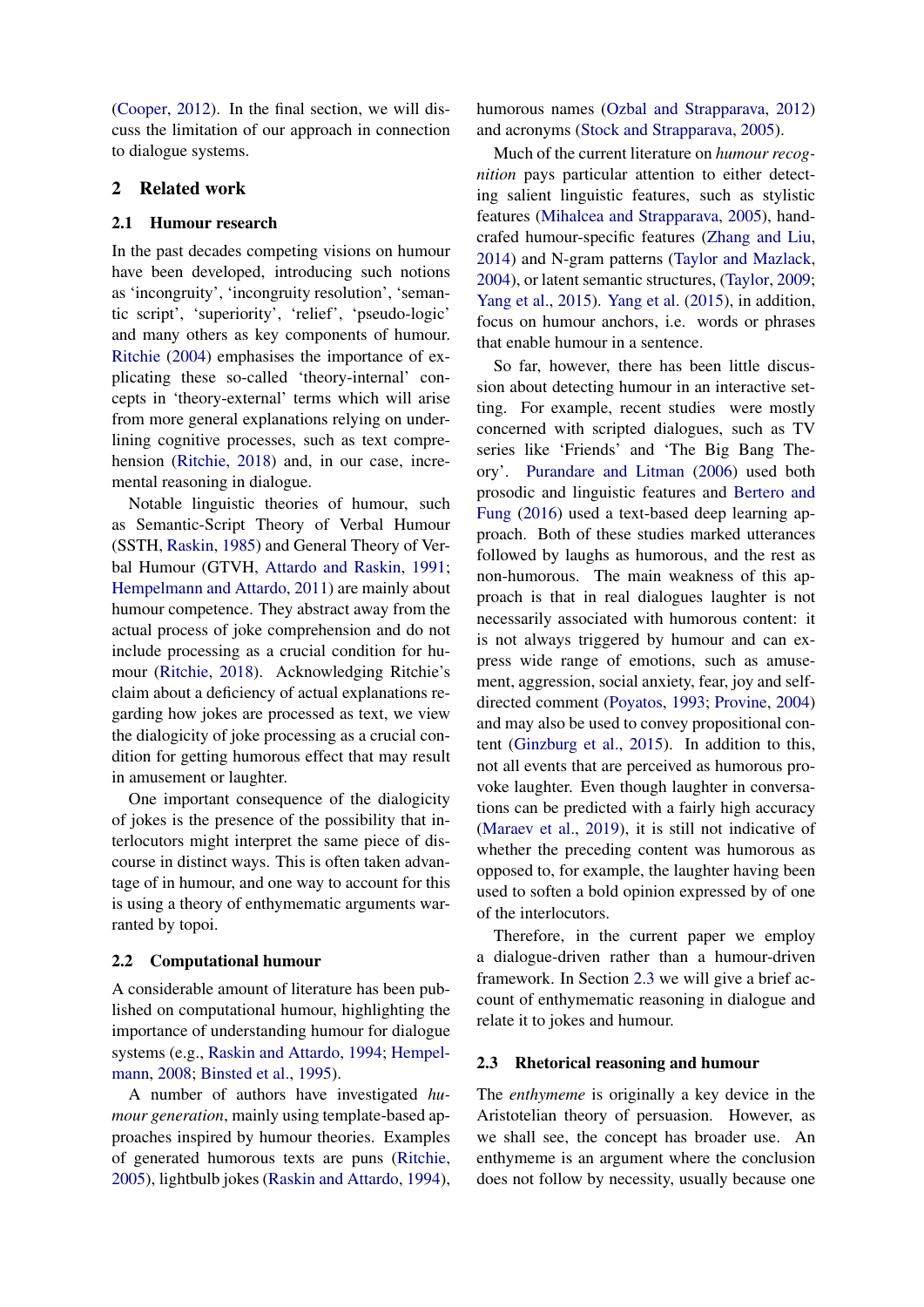or more premises are not explcit in the discourse. Presenting an argument based on implicit information is possible since the members of an audience or participants in a conversation have knowledge and beliefs regarding the world around them, which they automatically supply to arguments where they fit. The implicit information can be of different kinds – general knowledge, contextually relevant information, socio-cultural assumptions, etc. In rhetorical theory, the rule of thumb underpinning an enthymeme is referred to as a *topos*. As noted by [Jackson and Jacobs](#page-8-21) [\(1980\)](#page-8-21), enthymemes do not only belong in rhetorical discourse, but are frequently occurring in conversation. This idea is in line with the semantic theory of topoi in [Ducrot](#page-7-8) [\(1988,](#page-7-8) [1980\)](#page-7-9); [Anscombre](#page-7-10) [\(1995\)](#page-7-10), where topoi are seen as essential for meaning that exceeds the semantic content conveyed by an utterance. So, what does enthymematic reasoning in dialogue in fact mean? In [\(ii\)](#page-2-0) [\(Wilson and Sperber,](#page-8-22) [2004\)](#page-8-22) we find an example of a reply to a question requiring enrichment with implicit assumptions in order to be seen as a relevant answer to the question.

<span id="page-2-0"></span>(ii) Peter Would you drive a SAAB?<br>Mary I wouldn't drive any Swedi I wouldn't drive any Swedish car.

The implied answer to the question in [\(ii\)](#page-2-0) is that Mary would not drive a SAAB. This conclusion is based on the fact that a SAAB is a Swedish car. In approaches to implicit meaning like Gricean (or Neo-Gricean) pragmatics and Relevance theory [\(Wilson and Sperber,](#page-8-22) [2004\)](#page-8-22), this conclusion is based on an assumption of relevance – why would Mary answer the way she does unless a SAAB is indeed a Swedish car? However, this view ignores the fact that Peter might not interpret the answer correctly if it is unsupported by assumptions in his information state. In Aristotelian dialectic and rhetoric, [\(ii\)](#page-2-0) would be warranted by a topos – for example that if something is true for a particular *genus*, then it is also true of a *species* (subtype) of that genus – and a premise, in this case that a SAAB is a species of the genus car. If an interlocutor is not aware of either the topos or the premise, the answer given by Mary bears no relevance to the question. In our analysis we will not distinguish between topoi and premises. Following [Ducrot](#page-7-8) [\(1988\)](#page-7-8), we will refer to all rules or principles used to underpin reasoning as topoi.

In [\(iii\)](#page-2-1) we see an example of where enthymematic reasoning underpinned by topoi creates a humorous effect.

- 1 A Are the bagels fresh?
- <span id="page-2-1"></span>2 B No.
- (iii) 3 A What about the muffins?

4 B Better get the bagels.

The context of the joke is that A goes into a bakery, presumably to buy bread or cakes. A first asks about the freshness of the bagels. The shop assistant, B, responds that they are not fresh. A, thinking about getting muffins instead, asks whether *those* are fresh, and B responds that A better get the bagels. This short dialogue is underpinned by two topoi – one saying that if some food is not fresh, you should not buy it, and one saying that if you have to choose between two food items, and one is fresher that the other, you should choose the fresher one:

$$
\underbrace{\text{not\_fresh}(x)}_{\text{not\_buy}(x)} \tag{1}
$$

$$
\frac{\text{fresher\_than}(x, y)}{\text{buy}(x)}\tag{2}
$$

Let us think of the updates of the dialogue above: After the first utterance the inquirer/customer, A, has communicated that they are considering buying some bagels, and that the freshness of the bagels will have impact on their willingness to buy them. When B has replied "no", we know that the bagels are not fresh, and indeed, A starts inquiring about the freshness of other types of bread. We can assume that a topos along the lines of 'don't buy non\_fresh food' is accommodated in the dialogue. If B had not agreed with this, they would have said something like 'they are not fresh, but they are actually best when they are a few days old, or similar'. The second exchange evokes the topos that if one food item is fresher than another, you should buy the fresher one. Both of these topoi seem acceptable, and most people would agree with them. However, in this case, two topoi are accommodated which, when instantiated in this particular context, lead to inconsistent conclusions. That is, one of the topoi says that A should buy the bagels and one that they should not, and this is of course, a type of incongruity. So the fact that a topos is accommodated which clashes with a previously accommodated topos, regarding the same question under discussion, seems to create the humorous effect in this case.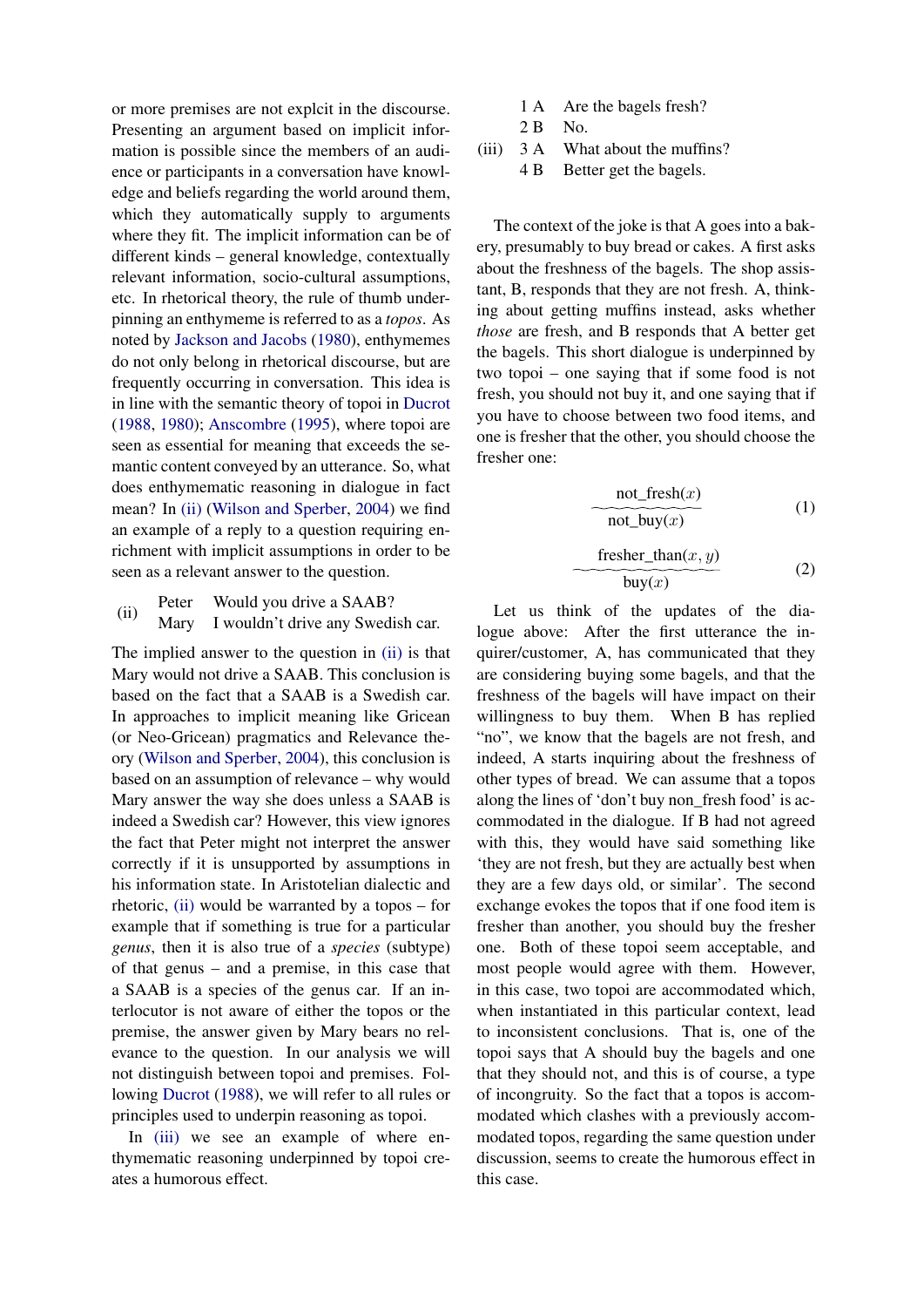In the next section we will look at another example where humorous incongruity is achieved through clashes between reasoning items.

# <span id="page-3-0"></span>3 The elephant-in-a-fridge riddle: An analysis

Let's consider the example in [\(i\),](#page-0-0) as it could be told in a dialogue situation. We use a made up ex-ample<sup>[1](#page-0-1)</sup> because it allows us to abstract away from complex cultural and social assumptions as well as situational context, and treat the discourse on a level of very basic assumptions.

This joke is a good illustration of how interlocutors build a common ground incrementally, agreeing on and refuting topoi drawn on to underpin the dialogue.

## 3.1 An elephant

In the first part of the joke, in [\(iv\),](#page-3-1) the question evokes a topos about how to put things in fridges, which is in some way restricted to the kitchen domain. In this context, the idea of how to put something into a fridge is obvious, and also restricted to things that are (usually) food, and of the right size. This leads the interlocutor, B, to say that he does not know how to put an elephant into a fridge.

- 1 A How do you put an elephant into a fridge?
- <span id="page-3-1"></span>(iv) 2 B Hmm, I don't know?
	- 3 A Open the door, put the elephant inside, close the door.
		- 4 B Haha okay

The joke-telling genre indicates in this instance that A's question ('How do you put  $x$  in a fridge') is not really a request for information but has an answer which is known to A and which is to be revealed to B. On the other hand, the question is odd, which leads B (or the audience) to expect a non-trivial answer. It is important to draw attention to this because it is this oddity that provokes a light chuckle from the listener when the triviality is revealed.

One way of characterising "oddity" is in terms of congruity (or incongruity) with regard to salient topoi. The activity of putting something in a fridge is associated with a particular sequence of events. However, this sequence of events or actions will

work more or less well to create the state of  $x$  being in the fridge. We can think of a scale of oddity for these kinds of questions (Table [1\)](#page-3-2):

<span id="page-3-2"></span>

| Degree | Example                                         |
|--------|-------------------------------------------------|
|        | Trivial 'How do you put a cheese in a fridge?'  |
|        | Tricky 'How do you put a big cake in a fridge?' |
|        | Odd 'How do you put an elephant in a fridge?'   |

Table 1: Degrees of oddity

We can think of *trivial* and *odd* as eliciting incongruity. The trivial question addresses something that is considered to be known, and the odd one addresses something ridiculously impossible. A nice example of a trivial question is 'Why did the chicken cross the road'? Questions are usually not supposed to address knowledge that can be easily inferred from the question (crossing the road entails getting to the other side of it).<sup>[2](#page-0-1)</sup> This can be also be explained by violation of Grice's Maxim of Quantity: The answer 'to get to the other side' does not provide any additional information, and is thus superfluous.

A *tricky* question requires some non-trivial resolution, for example:

(v) A: How do you put a wedding cake in a fridge?

B: You will need to remove one of the shelves.

## 3.2 A giraffe

Given the answer (3 A), B relaxes the implausibility of the elephant being put inside a fridge with no additional non-trivial actions. B accepts the required sequence of actions and acknowledges that (4 B). But is this enough to answer the question about a giraffe?

(vi)

- 5 A How do you put a giraffe into the fridge?
- 6 B Open the door, put the giraffe inside, close the door?
- 7 A Wrong! Open the door, get the elephant out, put the giraffe inside, close the door.

B gives an answer based on his newly acquired storyworld, where elephants fit into fridges. But,

<sup>&</sup>lt;sup>1</sup>This joke appears at: [http://jeremy.zawodny.](http://jeremy.zawodny.com/blog/archives/009023.html) [com/blog/archives/009023.html](http://jeremy.zawodny.com/blog/archives/009023.html)

<sup>&</sup>lt;sup>2</sup>The authors are aware of another, suicidal, interpretation of the chick riddle.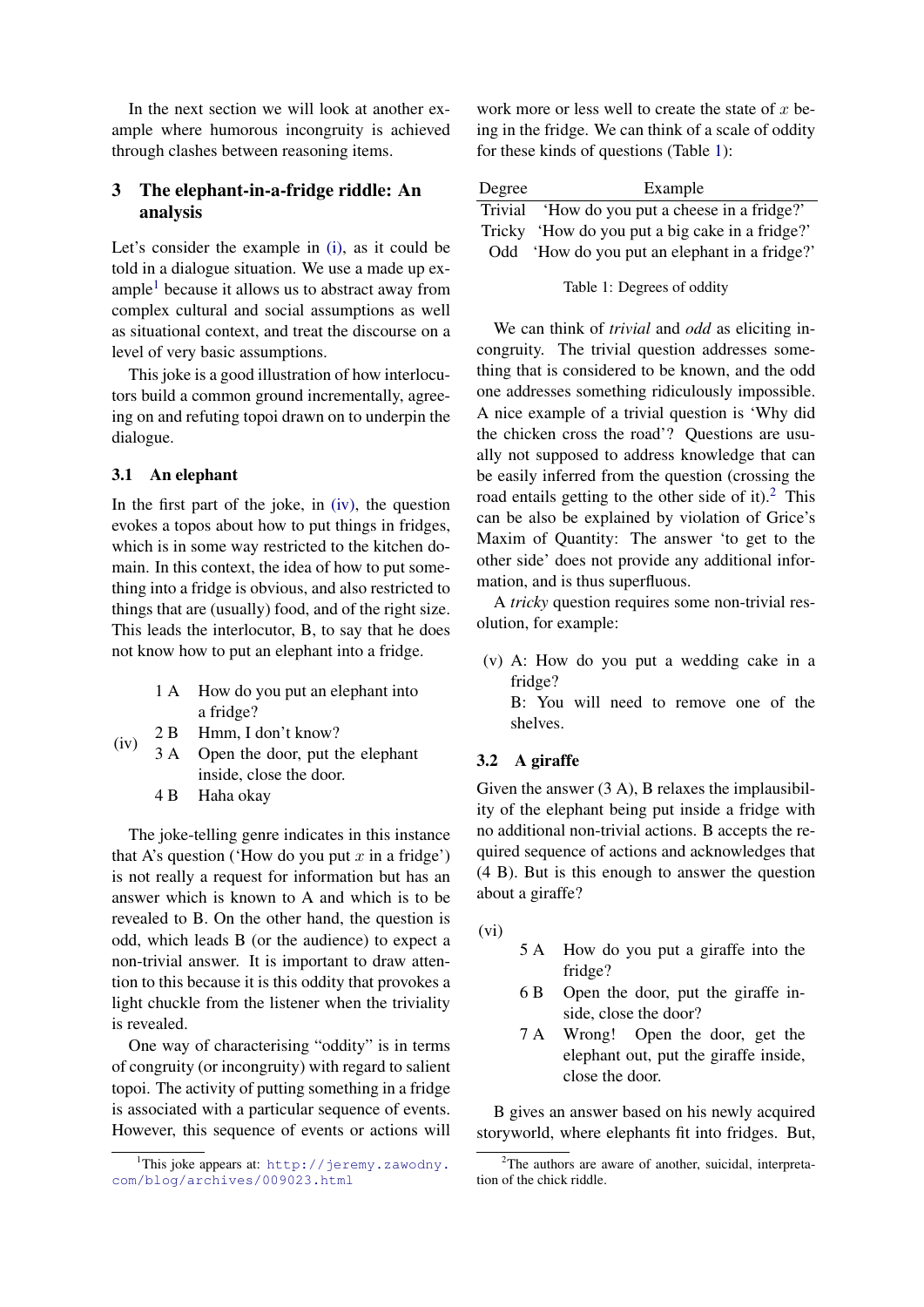apparently what B has acquired is not enough: putting a giraffe into the fridge requires several other assumptions to be accommodated.

- 1. Even given that the fridge is 'magical', and big enough to fit an elephant, it is still not big enough to fit two big animals.
- 2. The joke-teller is talking about the very same fridge (this is especially important for languages in which there is no definite article)
- 3. Even if B understands that A is talking about the same fridge, it is not obvious that it already has an elephant inside, since it has never been explicitly said that an elephant has been put into a fridge.

#### 3.3 Summary

An important quality of this example is that it illustrates how common ground is built gradually and following contributions exploiting the previous updates, the joke relies on A's priming tricks and on not specifying what exact assumptions B should accept. If, in the earlier stage, the assumptions were characterised more precisely (e.g., 'A: It is just a really huge fridge'), then the riddle would not work, or at least would be less funny.

The joke relies on an ambiguous and uncertain setting which creates the possibility of resolutions which generate humorous effects.

#### <span id="page-4-0"></span>4 Formal account

The formal framework we will use is *Type Theory with Records* (TTR), a rich type theory successfully employed to account for a range of linguistic phenomena, including ones particular to dialogue [\(Cooper and Ginzburg,](#page-7-0) [2015\)](#page-7-0).

In TTR agents perceive an individual object that exists in the world in terms of being *of a particular type*. Such basic judgements performed by agents can be denoted as " $a : Ind$ ", meaning that a is an individual, in other words a is a *witness* of (the type) Ind(ividual). This is an example of a *basic* type in TTR, namely types that are not constructed from other types. An example of a more complex type in TTR is a *ptype* which is constructed from predicates, e.g.  $fresher\_than(a, b)$ , " $a$  is fresher than  $b$ ". A witness of such a type can be a situation, a state or an event. To represent a more general event, such as "one individual item is fresher than another individual item"

*record types* are used. Record types consist of a set of fields, which are pairs of unique labels and types. The record type which will correspond to the aforementioned sentence is the following:

<span id="page-4-2"></span>
$$
\begin{bmatrix} x & : & Ind \\ y & : & Ind \\ c_{\text{fresh}} & : & \text{fresher\_than}(x, y) \end{bmatrix} \tag{3}
$$

The witnesses of record types are *records*, consisting of a set of fields which are pairs of unique labels and values. In order to be of a certain record type, a record must contain at least the same set of labels as the record type, and the values must be of a type mentioned in the corresponding field of the record type. The record may contain additional fields with labels not mentioned in the record type. For example, the record [\(4\)](#page-4-1) is of a type in [\(3\)](#page-4-2) iff  $a: Ind, b: Ind, s: fresher\_than(a, b)$  and q is of an arbitrary type.

<span id="page-4-1"></span>
$$
\begin{bmatrix}\nx & = & a \\
y & = & b \\
c_{\text{fresh}} & = & s \\
c_{\text{price}} & = & q\n\end{bmatrix}
$$
\n(4)

TTR also defines a number of type construction operations. Here we mention only the ones that are used in the current paper:

- 1. *List types*: if  $T$  is a type, then  $|T|$  is also a type – the type of lists each of whose members is of type T. The list  $[a_1, \ldots, a_n] : [T]$ iff for all  $i, a_i : T$ . Additionally, we use a type of non-empty lists, written as  $_{ne}[T]$ , which is a subtype of [T] where  $1 \leq i \leq n$ . We assume the following operations on lists: constructing a new list from an element and a list (cons), taking the first element of list (head), taking the rest of the list (tail).
- 2. *Function types*: if  $T_1$  and  $T_2$  are types, then so is  $(\lambda r : T_1.T_2)$ , the type of functions from records of type  $T_1$  to record type  $T_2$ . Additionally,  $T_2$  may *depend* on the parameter (the witness of type  $T_1$  passed to the function).
- 3. *Singleton types*: if  $T$  is a type and  $x : T$ , then  $T_x$  is a type.  $a: T_x$  iff  $a = x$ . In record types we use manifest field notation to a represent singleton type. Notations  $\begin{bmatrix} a : T_x \end{bmatrix}$  and  $\begin{bmatrix} a = x : T \end{bmatrix}$  represent the same object.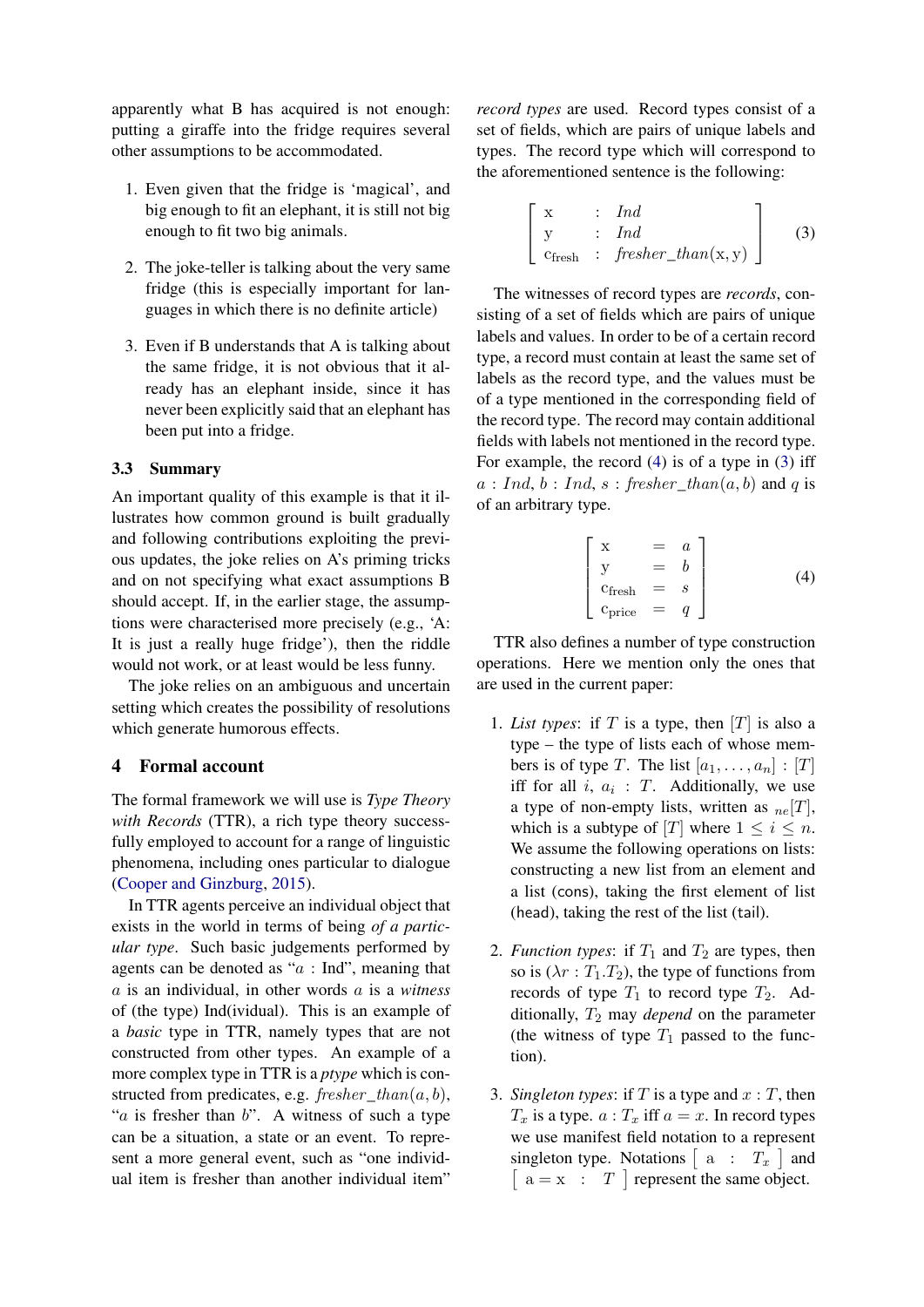#### 4.1 Dialogue Gameboards in TTR

Following [Ginzburg](#page-7-1) [\(2012\)](#page-7-1) and [Larsson](#page-8-2) [\(2002\)](#page-8-2) we will model the progress of dialogues in terms of the *information states* of the dialogue participants. In our analysis we will focus on the part of a dialogue participant's information state that is shared. That is, what has in some way been referred to in the dialogue, or what is necessary to integrate in the information state for a dialogue contribution to be interpreted in a relevant way. We will refer to this shared part of an interlocutor's information state as the *Dialogue Game Board* (DGB) of that participant. We are particularly interested in how individual agents draw on individual (and sometimes distinct) resources. We will therefore use separate DGBs for each agent, rather than letting the DGB represent a God's eye notion of context. For example, although a topos may be of central relevance in the dialogue, it does not appear on the DGB until it has been made explicit, or until something has been said which has caused it to be accommodated. We model the DGB as a record type where labels are associated with types, as in [5.](#page-5-0)

<span id="page-5-0"></span>
$$
\begin{bmatrix} \text{rhet\_resources}: [\text{topoi}: [Topos]] \\ \text{dgb} & : [\text{eud} : [Enthymeme]] \\ \text{topoi}: [Topoi] \end{bmatrix} \begin{bmatrix} \end{bmatrix}
$$

The record type in [5](#page-5-0) represents the type of the information state of a dialogue participant with regard to enthymematic reasoning. In the DGB we find the enthymemes under discussion and the topoi that have been evoked in the conversation. For a topos to be added to the dgb of a dialogue participant, it must have been accommodated by the participant. The field rhet\_resources (rhetorical resources) represents the topoi that are available to a speaker for inventing and interpreting arguments.

# 4.2 Enthymematic Reasoning in the Elephant Joke

We model enthymematic inferences and the topoi that underpin them as functions from situations of particular types to other types of situation. For example, one topos relating to the situation described in the elephant dialogue in [\(iv\),](#page-3-1) could be represented as a function from a situation of a type where someone opens the door of the fridge, puts an object inside, and shuts the door, to a type of <span id="page-5-1"></span>situation where the same object is in the fridge. We see this topos,  $\tau_1$ , in [\(6\)](#page-5-1):

$$
\tau_1 = \lambda r : \begin{bmatrix} x & \cdot & \cdot & \text{Ind} \\ y & \cdot & \cdot & \text{Ind} \\ z & \cdot & \text{Ind} \\ c_{\text{fridge}} & \cdot & \text{fridge}(x) \\ c_{\text{agent}} & \cdot & \text{agent}(y) \\ c_{\text{open}} & \cdot & \text{open}(y, x) \\ c_{\text{put}} & \cdot & \text{put\_in}(y, z, x) \\ c_{\text{small}} & \cdot & \text{small}(z) \\ s & \cdot & \text{in}(r.z, r.x) \end{bmatrix}.
$$
 (6)

A topos is to be seen as a non-monotonic principle of reasoning [\(Breitholtz,](#page-7-11) [2014\)](#page-7-11), and as such the conclusion does not follow necessarily and in all cases. Just like the principle that if  $x$  is a bird,  $x$ flies, does not apply to situations where the bird in question is a penguin, there might be a number of situations where a topos about how food gets into a fridge does not apply. Relevant to the situation at hand is an exception regarding the size of the object. Thus, we include the constraint "small" to restrict the use of the topos to things that are small enough to fit into a fridge.  $\tau_1$  is part of B's rhetorical resources, that is, a collection of topoi that are available for B to use as warrants in reasoning. The situation suggested by A's question conveys an enthymeme  $\epsilon_1$  like that in [\(14\)](#page-7-12).

$$
\epsilon_{1} = \lambda r : \begin{bmatrix} x & \cdots & Ind \\ y & \cdots & Ind \\ z & \cdots & Ind \\ c_{\text{elephant}} & \cdots & e_{\text{lephant}} \\ \vdots & \cdots & \cdots \\ c_{\text{right}} & \cdots & \cdots \\ c_{\text{agent}} & \cdots & \cdots & \cdots \\ c_{\text{open}} & \cdots & \cdots & \cdots \\ c_{\text{open}} & \cdots & \cdots & \cdots \\ c_{\text{pert}} & \cdots & \cdots & \cdots \\ c_{\text{part}} & \cdots & \cdots & \cdots \\ c_{\text{out}} & \cdots & \cdots & \cdots \\ s & \cdots & \cdots & \cdots & \cdots \end{bmatrix}.
$$

In order to integrate a topos based on an enthymeme under discussion, the topos accessed in the rhetorical resources of the dialogue participant must be relevant with regard to the enthymeme conveyed in the discourse. We define this as the enthymeme being a *specification* of the topos. An enthymeme  $\epsilon$  is a specification of a topos  $\tau$  iff the antecedent type of  $\epsilon$  is a subtype of the antecedent type of  $\tau$ , and, for any situation r, the result of applying  $\epsilon$  to r, is a subtype of the result of applying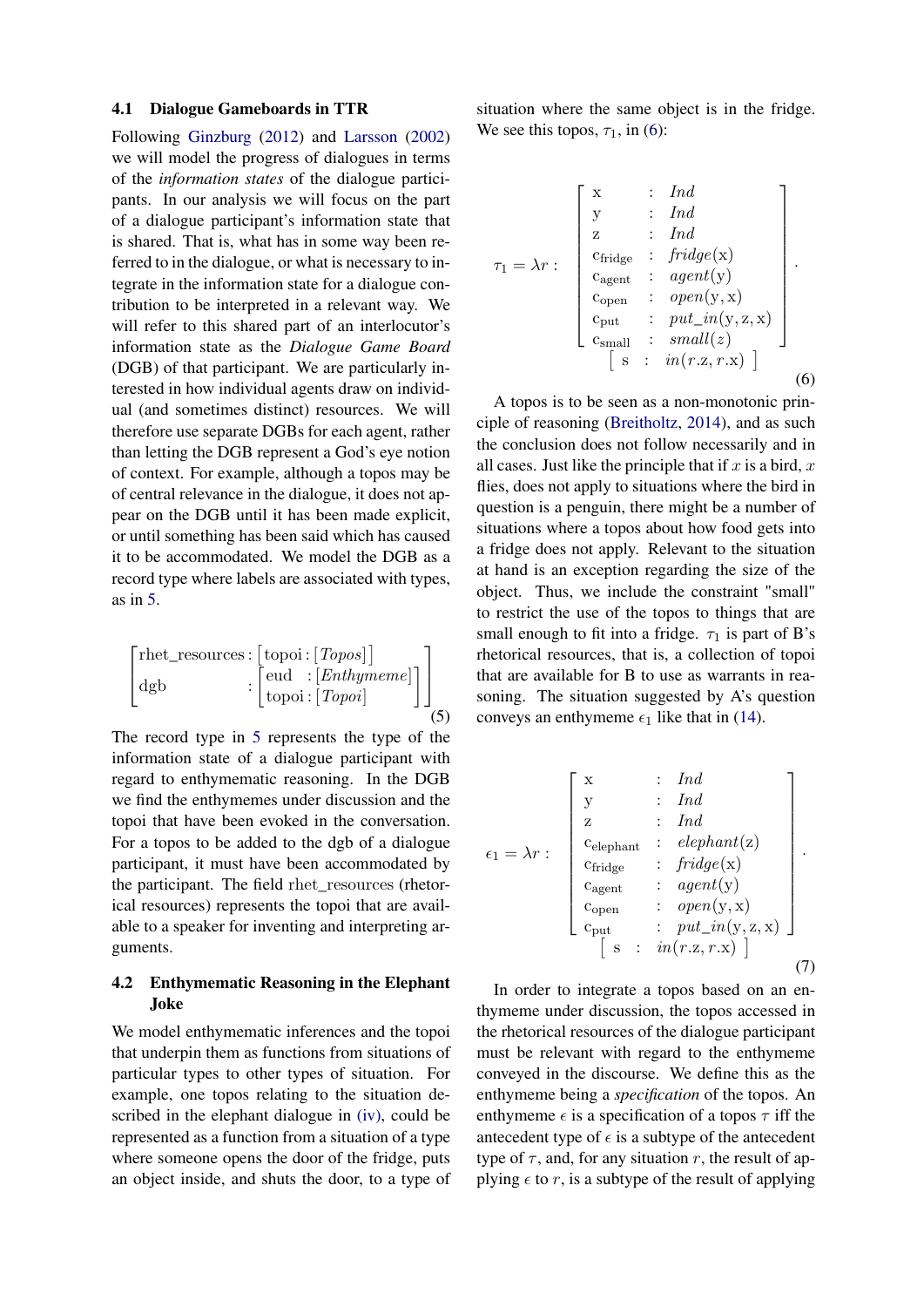<span id="page-6-0"></span> $\tau$  to r. as shown in [\(8\)](#page-6-0).

$$
\tau = T_1 \rightarrow T_2
$$
  
\n
$$
\epsilon = T_3 \rightarrow T_4
$$
  
\n
$$
T_3 \sqsubseteq T_1
$$
  
\nfor any  $r, \epsilon(r) \sqsubseteq \tau(r)$  (8)

However, since the antecedent type of  $\tau_1$  involves a constraint "small", which is not present in the antecedent type of  $\epsilon_1$ ,  $\epsilon_1$  is not a specification of  $\tau_1$ . Interlocutor B does not have access to other relevant topoi regarding how do you put an elephant into a fridge, and replies that he does not know the answer to the question.

A's next utterance evokes another topos —  $\tau_2$  where the size constraint is removed, and the enthymeme under discussion is thus a specification of  $\tau_2$ , which is integrated in A's DGB according to the update rule in [\(10\)](#page-6-1) below.

τ<sup>2</sup> = λr : x : Ind y : Ind z : Ind cfridge : fridge(x) cagent : agent(y) copen : open(y, x) cput : put\_in(y, z, x) · s : in(r .z, r .x) (9)

<span id="page-6-1"></span> $\mathcal{F}_{intearate\ shared\ topos} =$ 

$$
\lambda r : \begin{bmatrix} \text{rhet\_resources}: \begin{bmatrix} \text{topoi}: [Topos] \end{bmatrix} \\ \text{dgb} \\ \text{topoi}: [Enthymeme] \\ \text{topoi}: [Topos] \end{bmatrix} \end{bmatrix}.
$$

$$
\lambda e : \begin{bmatrix} t : Topos \\ c_1 : r.rhet\_resources.topoi(t) \\ c_2 : specification(\text{fst}(r.dgb.edu), t) \end{bmatrix}.
$$

$$
[dgb: [\text{topoi} = cons(e.t, r.dgb.topoi): [Topos]]]
$$
(10)

B then moves on to the second punchline of the joke, asking how to fit a giraffe into the fridge. Which enthymeme that is under discussion at this point is not obvious – B could interpret the situation in (at least) two ways. Either, the question is how to fit a giraffe into any fridge, or into the fridge that is already occupied by the elephant. On any of these interpretations, the enthymeme under discussion  $\epsilon_2$  (in [11\)](#page-6-2) is similar to  $\epsilon_1$ , with the exception that the individual z is associated with the constraint "giraffe" rather than "elephant", or that an individual is added which is associated with the

<span id="page-6-2"></span>constraint "giraffe" without any other individual or constraint being removed.

$$
\epsilon_2 = \lambda r : \begin{bmatrix} x & \cdots & \operatorname{Ind} \\ y & \cdots & \operatorname{Ind} \\ z & \cdots & \operatorname{Ind} \\ c_{\operatorname{giraff}} & \cdots & \operatorname{graff}e(z) \\ c_{\operatorname{fridge}} & \cdots & \operatorname{fridge}(x) \\ c_{\operatorname{agent}} & \cdots & \operatorname{agent}(y) \\ c_{\operatorname{open}} & \cdots & \operatorname{open}(y, x) \\ c_{\operatorname{put}} & \cdots & \operatorname{put\_in}(y, z, x) \\ s & \cdots & \cdots & \cdots \end{bmatrix}.
$$
 (11)

However, since the size constraint is now gone, it should not matter. B's DGB now looks like this:

$$
\begin{bmatrix} \text{dgb} : \begin{bmatrix} \text{eud} = [\epsilon_2, \epsilon_1] : [Enthyperel] \\ \text{topoi} = [\tau_2] : [Topoi] \end{bmatrix} \end{bmatrix} \tag{12}
$$

B evaluates whether the enthymeme  $\epsilon_2$  is underpinned by the topos already integrated in the DGB, and since the the addition of a giraffe, including or excluding the elephant, does not matter since the size restriction from  $\tau_1$  is dropped in  $\tau_2$ , which means that  $\tau_2$  can be used to warrant  $\epsilon_2$ . B thus replies, in accordance with this reasoning, that you behave in the same way to put a giraffe into a fridge as you do with an elephant, that is, you open the door, put the giraffe in, and close the door.

$$
\mathcal{F}_{evaluate\_enthyperme} = \lambda r : \begin{bmatrix} \text{dgb} : \begin{bmatrix} \text{eud} & \text{:}[Enthyperme] \\ \text{topoi} : \begin{bmatrix} \text{Topos} \end{bmatrix} \end{bmatrix} \end{bmatrix}.
$$
\n
$$
\lambda e : \begin{bmatrix} t & \text{:} Topos \\ \text{c}_1 : r \cdot dgb \cdot topoi(t) \\ \text{c}_2 : specification(\text{fst}(r \cdot dgb \cdot eu), t) \end{bmatrix} \cdot r
$$
\n(13)

A takes advantage of the fact that B draws on the topos on his DGB,  $\tau_2$ . However, A's final punchline evokes a third topos,  $\tau_3$ , which introduces a new constraint regarding the ability of an elephant and a giraffe to be in the fridge at the same time, possibly some kind of size restriction. Which is of course incongruous in relation to B's previous information state. Thus, taking advantage of the set up of B's DGB at each exchange in the dialogue,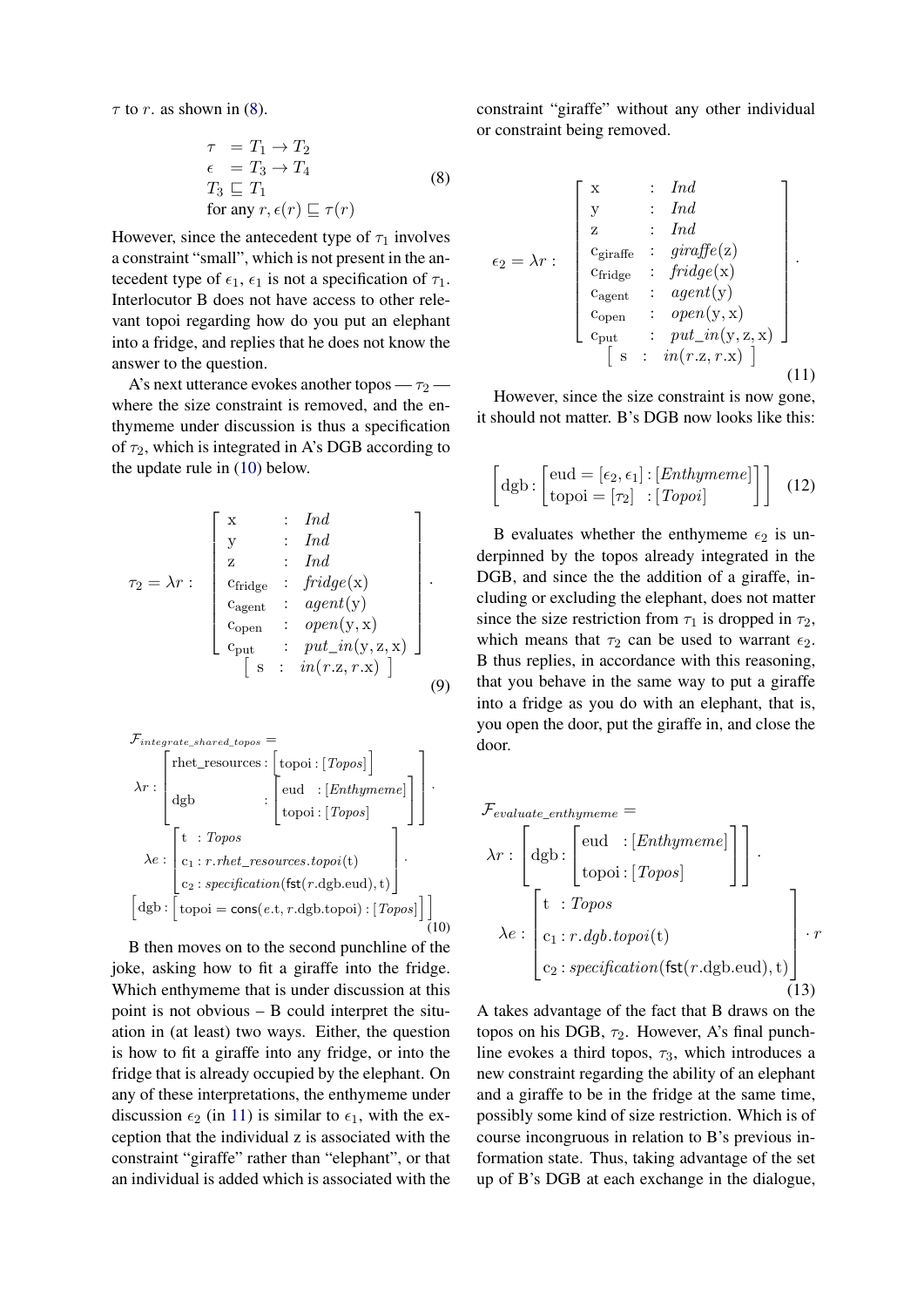A is able to create mismatches in B's DGB, making use of at least one of *her* available topoi,  $\tau_3$ , (see the end of section [3](#page-3-0) for other possible topoi which challenge B's  $\tau_2$ ). In the case that A would be asked to justify this punchline, the answer could be along the following: 'The fridge is huge but not enormous enough to fit two big animals'.

<span id="page-7-12"></span>
$$
\tau_3 = \lambda r : \begin{bmatrix} x & : Ind \\ y & : Ind \\ z & : Ind \\ c_{size} & : huge\_not\_enormous(x) \\ c_{fridge} : fridge(x) \\ c_{agent} : agent(y) \\ c_{open} & : open(y, x) \\ c_{put} & : put\_in(y, z, x) \\ s : in(r.z, r.x) \end{bmatrix}.
$$
\n(14)

#### 5 Discussion

The aim of the present research was to examine how reasoning required for joke processing in dialogue situations can be explained by means of enthymemes and topoi.

The scope of this study was limited in terms of using constructed examples and abstracting away from real dialogue data. A further study with more focus on data from spoken language corpora is therefore suggested. Nevertheless, in modelling reasoning patterns, one needs to abstract away from certain local processing issues, such as speech processing and clearing out misunderstandings that do not rely on argumentation requiring common sense reasoning.

The current study indicates the importance of having resources such as topoi, that enable an agent to reason using non-logical arguments, for building future dialogue systems with a capability to recognise and understand humour. An issue that was not addressed in this study was whether topoi can be bootstrapped from any available sources, such as WordNet or massive amounts of textual data. Considerably more work needs to be done to describe how to choose the most salient topos from the available resources. A reasonable approach to tackle these issues could be to employ Bayesian networks, following [Maguire](#page-8-23) [\(2019\)](#page-8-23) who combines them with topoi to represent world knowledge in order to model conditionals.

Notwithstanding these limitations, this study offers some insight into formalising how humour can be processed in a dialogue setting.

# 6 Acknowledgements

This research was supported by a grant from the Swedish Research Council for the establishment of the Centre for Linguistic Theory and Studies in Probability (CLASP) at the University of Gothenburg. In addition, we would like to thank Robin Cooper, Christine Howes and our anonymous reviewers for their useful comments.

#### References

- <span id="page-7-10"></span>Jean-Claude Anscombre. 1995. La théorie des topoi: Sémantique ou rhétorique? *Hermés*, 15.
- <span id="page-7-5"></span>Salvatore Attardo and Victor Raskin. 1991. Script theory revis (it) ed: Joke similarity and joke representation model. *Humor-International Journal of Humor Research*, 4(3-4):293–348.
- <span id="page-7-7"></span>Dario Bertero and Pascale Fung. 2016. A long shortterm memory framework for predicting humor in dialogues. In *Proceedings of the 2016 Conference of the North American Chapter of the Association for Computational Linguistics: Human Language Technologies*, pages 130–135.
- <span id="page-7-6"></span>Kim Binsted et al. 1995. Using humour to make natural language interfaces more friendly. In *Proceedings of the AI, ALife and Entertainment Workshop, Intern. Joint Conf. on Artificial Intelligence*.
- <span id="page-7-11"></span>Ellen Breitholtz. 2014. Reasoning with topoi - towards a rhetorical approach to non-monotonicity. volume Proceedings of the 50:th anniversery convention of the AISB, pages 190–198. AISB.
- <span id="page-7-2"></span>Ellen Breitholtz, Christine Howes, and Robin Cooper. 2017. Incrementality all the way up. In *Proceedings of the Computing Natural Language Inference Workshop*.
- <span id="page-7-4"></span>Robin Cooper. 2012. [Type theory and semantics in](https://sites.google.com/site/typetheorywithrecords/drafts/ddl-final.pdf) [flux.](https://sites.google.com/site/typetheorywithrecords/drafts/ddl-final.pdf) In *Handbook of the Philosophy of Science*.
- <span id="page-7-0"></span>Robin Cooper and Jonathan Ginzburg. 2015. Type theory with records for natural language semantics. *Handbook of Contemporary Semantic Theory, The*, pages 375–407.
- <span id="page-7-9"></span>Oswald Ducrot. 1980. *Les échelles argumentatives*.
- <span id="page-7-8"></span>Oswald Ducrot. 1988. Topoï et formes topique. *Bulletin d'études de la linguistique française*, 22:1–14.
- <span id="page-7-1"></span>Jonathan Ginzburg. 2012. *[The Interactive Stance:](http://www.dcs.kcl.ac.uk/staff/ginzburg/papers-new.html) [Meaning for Conversation](http://www.dcs.kcl.ac.uk/staff/ginzburg/papers-new.html)*. Oxford University Press.
- <span id="page-7-3"></span>Jonathan Ginzburg, Ellen Breithholtz, Robin Cooper, Julian Hough, and Ye Tian. 2015. Understanding laughter. In *Proceedings of the 20th Amsterdam Colloquium*.